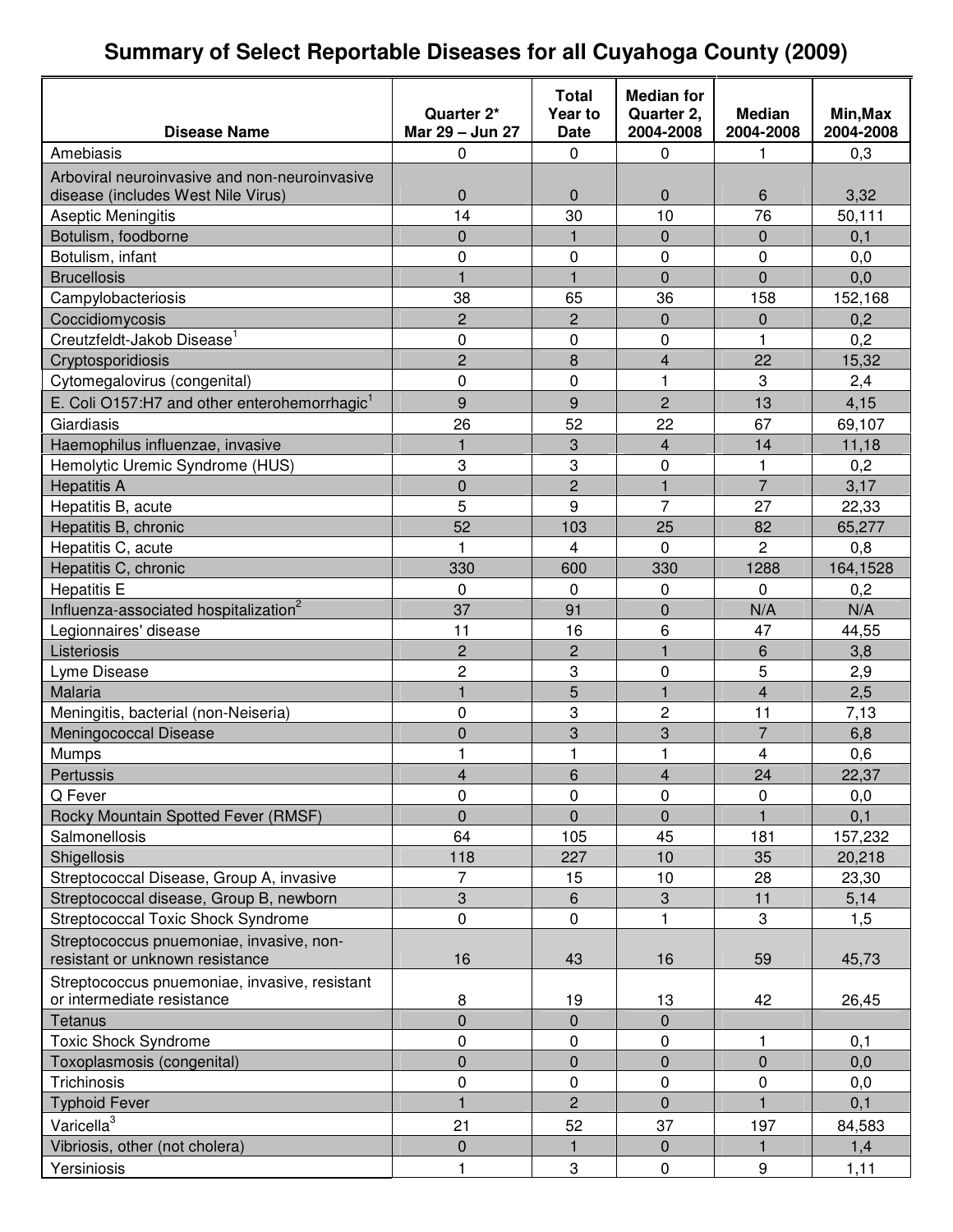# **Summary of Select Reportable Diseases for CCBH (2009)**

|                                                          | Quarter 2*      | Total<br>Year to        | <b>Median for</b><br>Quarter 2, | <b>Median</b>           | Min, Max  |
|----------------------------------------------------------|-----------------|-------------------------|---------------------------------|-------------------------|-----------|
| <b>Disease Name</b>                                      | Mar 29 - Jun 27 | <b>Date</b>             | 2004-2008                       | 2004-2008               | 2004-2008 |
| Amebiasis                                                | 0               | 0                       | $\mathbf 0$                     | 0                       | 0,2       |
| Arboviral neuroinvasive and non-neuroinvasive            |                 |                         |                                 |                         |           |
| disease (includes West Nile Virus)                       | $\mathbf 0$     | 0                       | 0                               | $\overline{2}$          | 1,7       |
| Aseptic Meningitis                                       | 6               | 13                      | 4                               | 32                      | 18,42     |
| Botulism, foodborne                                      | $\mathbf 0$     | 1                       | $\Omega$                        | $\mathbf 0$             | 0,1       |
| Botulism, infant                                         | 0               | 0                       | 0                               | 0                       | 0,0       |
| <b>Brucellosis</b>                                       | $\overline{0}$  | $\overline{0}$          | $\overline{0}$                  | $\overline{0}$          | 0,0       |
| Campylobacteriosis                                       | 29              | 48                      | 27                              | 107                     | 106,130   |
| Coccidiomycosis                                          | $\overline{c}$  | $\overline{2}$          | 0                               | 0                       | 0,2       |
| Creutzfeldt-Jakob Disease <sup>1</sup>                   | 0               | 0                       | 0                               | 1                       | 0,2       |
| Cryptosporidiosis                                        | $\overline{c}$  | 5                       | 3                               | 18                      | 9,20      |
| Cytomegalovirus (congenital)                             | 0               | 0                       | 0                               | 1                       | 0,2       |
| E. Coli O157:H7 and other enterohemorrhagic <sup>1</sup> | 6               | 6                       | $\Omega$                        | 10                      | 3,12      |
| Giardiasis                                               | 21              | 37                      | 14                              | 60                      | 46,67     |
| Haemophilus influenzae, invasive                         | $\mathbf 0$     | $\mathbf{1}$            | 4                               | 9                       | 7,13      |
| Hemolytic Uremic Syndrome (HUS)                          | $\overline{2}$  | 2                       | $\mathbf 0$                     | $\mathbf{1}$            | 0,2       |
| <b>Hepatitis A</b>                                       | $\overline{0}$  | $\overline{c}$          | 12                              | 5                       | 0, 15     |
| Hepatitis B, acute                                       | 3               | 5                       | 12                              | $\overline{7}$          | 2,20      |
| Hepatitis B, chronic                                     | 22              | 46                      | $\overline{0}$                  | 32                      | 26,137    |
| Hepatitis C, acute                                       | 0               | 3                       | 114                             | 0                       | 0,1       |
| Hepatitis C, chronic                                     | 116             | 214                     | $\overline{0}$                  | 441                     | 282,584   |
| <b>Hepatitis E</b>                                       | 0               | 0                       | 0                               | $\Omega$                | 0,2       |
| Influenza-associated hospitalization <sup>2</sup>        | 16              | 42                      | 0                               | N/A                     | N/A       |
| Legionnaires' disease                                    | $\overline{7}$  | 11                      | 2                               | 29                      | 25,33     |
| Listeriosis                                              | $\overline{2}$  | $\overline{2}$          | $\overline{0}$                  | 3                       | 1,6       |
| Lyme Disease                                             | $\overline{c}$  | 2                       | 0                               | 4                       | 2,6       |
| Malaria                                                  | $\overline{0}$  | $\overline{c}$          | $\mathbf{1}$                    | $\overline{c}$          | 1,4       |
| Meningitis, bacterial (non-Neiseria)                     | $\mathbf 0$     | 0                       | 0                               | 4                       | 2,6       |
| Meningococcal Disease                                    | $\overline{0}$  | $\overline{\mathbf{1}}$ | $\overline{c}$                  | $\overline{\mathbf{4}}$ | 0,5       |
| Mumps                                                    |                 | 1                       | 0                               | 2                       | 0,5       |
| Pertussis                                                | 3               | 4                       | 3                               | 21                      | 11,30     |
| Q Fever                                                  | 0               | 0                       | 0                               | 0                       | 0,0       |
| Rocky Mountain Spotted Fever (RMSF)                      | $\mathbf 0$     | $\overline{0}$          | $\overline{0}$                  | $\Omega$                | 0,1       |
| Salmonellosis                                            | 37              | 59                      | 30                              | 120                     | 96,160    |
| Shigellosis                                              | 55              | 102                     | 3                               | 23                      | 9,51      |
| Streptococcal Disease, Group A, invasive                 | $\overline{4}$  | 8                       | 5                               | 15                      | 13,18     |
| Streptococcal disease, Group B, newborn                  | $\overline{c}$  | 4                       | $\overline{c}$                  | $\overline{4}$          | 2,6       |
| Streptococcal Toxic Shock Syndrome                       | $\pmb{0}$       | 0                       | 1                               | $\overline{2}$          | 0,3       |
| Streptococcus pnuemoniae, invasive, non-                 |                 |                         |                                 |                         |           |
| resistant or unknown resistance                          | 15              | 26                      | 9                               | 33                      | 16,45     |
| Streptococcus pnuemoniae, invasive, resistant            |                 |                         |                                 |                         |           |
| or intermediate resistance                               | 6               | 13                      | 8                               | 23                      | 16,30     |
| <b>Tetanus</b>                                           | $\pmb{0}$       | 0                       | 0                               | $\overline{0}$          | 0,0       |
| <b>Toxic Shock Syndrome</b>                              | 0               | 0                       | 0                               | 0                       | 0,1       |
| Toxoplasmosis (congenital)                               | $\mathbf 0$     | $\overline{0}$          | 0                               | $\mathbf 0$             | 0,0       |
| Trichinosis                                              | 0               | 0                       | $\mathbf 0$                     | 0                       | 0,0       |
| <b>Typhoid Fever</b>                                     |                 | $\overline{2}$          | 0                               |                         | 0,1       |
| Varicella <sup>3</sup>                                   | 19              | 47                      | 26                              | 128                     | 58,509    |
| Vibriosis, other (not cholera)                           | $\pmb{0}$       | 1                       | $\pmb{0}$                       | 1                       | 0,4       |
| Yersiniosis                                              |                 | $\pmb{0}$               | $\pmb{0}$                       | $\overline{4}$          | 0,8       |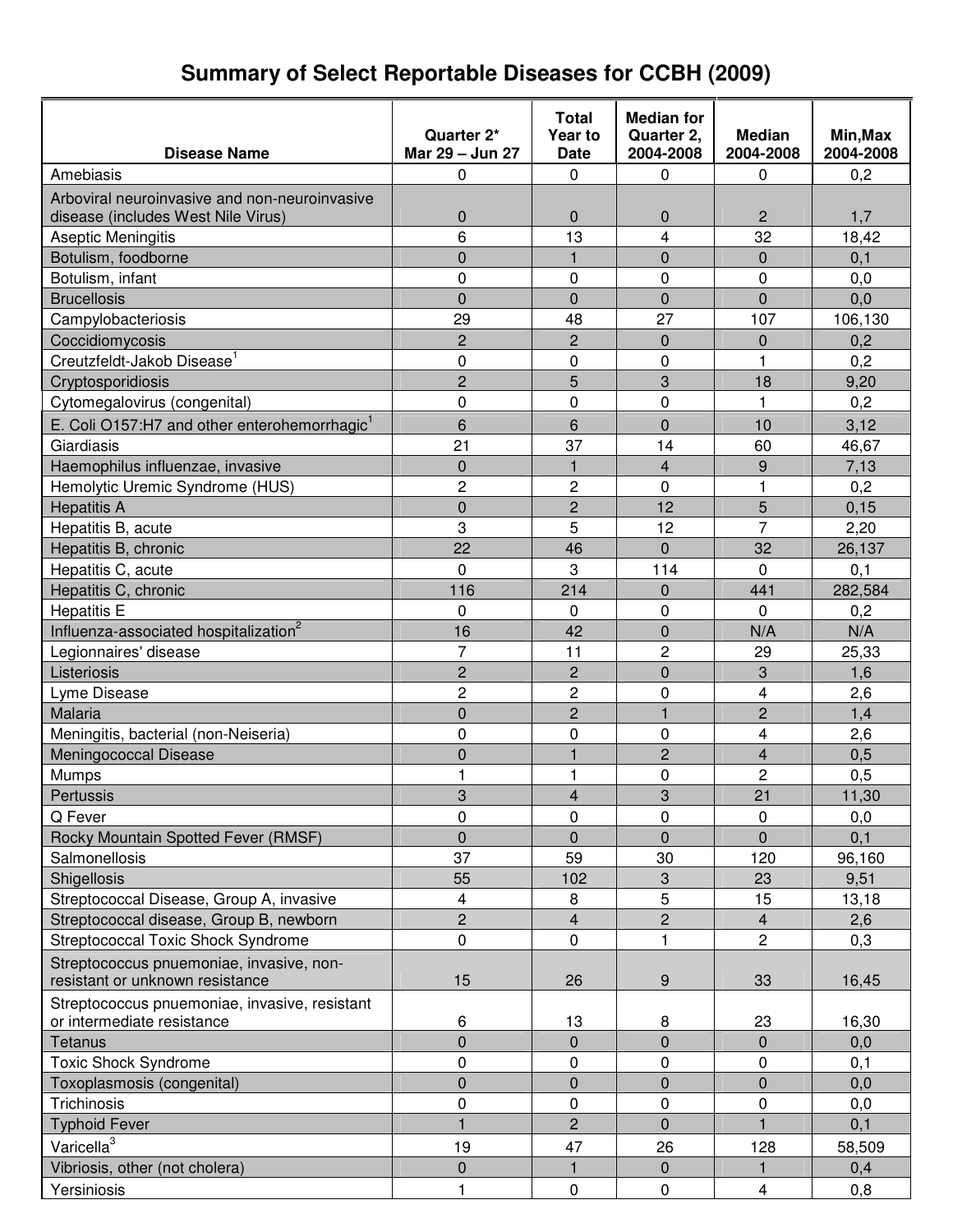#### **Disease Name Quarter 2\* Mar 29 – Jun 27 Total Year to Date Median for Quarter 2, 2004-2008 Median 2004-2008 Min,Max 2004-2008** Amebiasis | 0 | 0 | 0 | 1 | 0,1 Arboviral neuroinvasive and non-neuroinvasive disease (includes West Nile Virus) 0 0 0 3 2,29 Aseptic Meningitis **Aseptic Meningitis 19th** 16 16 16 16 16 33 27,69 Botulism, foodborne **1** 0 0 0 0 0 0 0 0,0 Botulism, infant | 0 | 0 | 0 | 0,0 Brucellosis 1 1 0 0 0,0 Campylobacteriosis 8 16 8 43 34,44 Coccidiomycosis 0 0 0 0 0,1 Creutzfeldt-Jakob Disease 1 0 0 0 Cryptosporidiosis 0 3 0 4 3,13 Cytomegalovirus (congenital) 0 0 1 2 0,3 E. Coli O157:H7 and other enterohemorrhagic<sup>1</sup> 3 3 1 2 1,2 Giardiasis 5 15 4 24 12,33 Haemophilus influenzae, invasive 1 2 1 4 2,6 Hemolytic Uremic Syndrome (HUS)  $\begin{array}{cccc} | & 1 & | & 1 & | & 0 & | & 0 \\ 0 & 0 & 0 & 0 & | & 0 \end{array}$ Hepatitis A | 0 | 0 | 0 | 2 | 0,2 Hepatitis B, acute 2 4 6 20 17,23 Hepatitis B, chronic 28 18 55 18 18 51 39,130 Hepatitis C, acute 1 1 1 1 0 2 0,8 Hepatitis C, chronic 210 210 210 210 210 379 210 833 475,929 Hepatitis E 0 0 0 0,0 Influenza-associated hospitalization 2 21 | 49 | N/A | N/A | N/A Legionnaires' disease **18 12,23** 18 12,23 Listeriosis 0 0 0 2 0,4 Lyme Disease 0 0 0 0 0,2 Malaria 1 - 1 - 1 - 1 - 1 - 1 - 0 - 1 - 2 0,3 Meningitis, bacterial (non-Neiseria) | 0 | 3 | 2 | 6 | 3,9 Meningococcal Disease 1 2 0 2 2 1 3 2,7 Mumps 0 0 0 1 0,2 Pertussis 1 2 1 6 1,12 Q Fever 0 0 0 0 0,0 Rocky Mountain Spotted Fever (RMSF) 0 0 0 0 0 0,1 Salmonellosis 27 1 45 13 60 48,67 Shigellosis 61 121 4 12 5,163 Streptococcal Disease, Group A, invasive 3 7 4 11 10,13 Streptococcal disease, Group B, newborn 1 1 1 1 1 6 3,10 Streptococcal Toxic Shock Syndrome 0 0 1 2 0,3 Streptococcus pnuemoniae, invasive, nonresistant or unknown resistance  $\begin{vmatrix} 1 & 1 \\ 1 & 15 \end{vmatrix}$  15  $\begin{vmatrix} 7 & 1 \\ 27 & 24.30 \end{vmatrix}$  24.30 Streptococcus pnuemoniae, invasive, resistant or intermediate resistance and the contract and the contract of the contract of the contract of the contract of the contract of the contract of the contract of the contract of the contract of the contract of the contract o Tetanus 0 0 0 0 0,0 Toxic Shock Syndrome **1** 0 0 0 0 0 0,1 Toxoplasmosis (congenital) and the control of the control of the control of the control of the control of the control of the control of the control of the control of the control of the control of the control of the control Trichinosis | 0 | 0 | 0 | 0,0 0,0 Typhoid Fever 0 0 0 0 0,0 Varicella<sup>3</sup> 2 5 11 66 25,74 Vibriosis, other (not cholera) 0 0 0 0 0,0 Yersiniosis | 0 | 0 | 2 | 1,6

### **Summary of Select Reportable Diseases for City of Cleveland (2009)**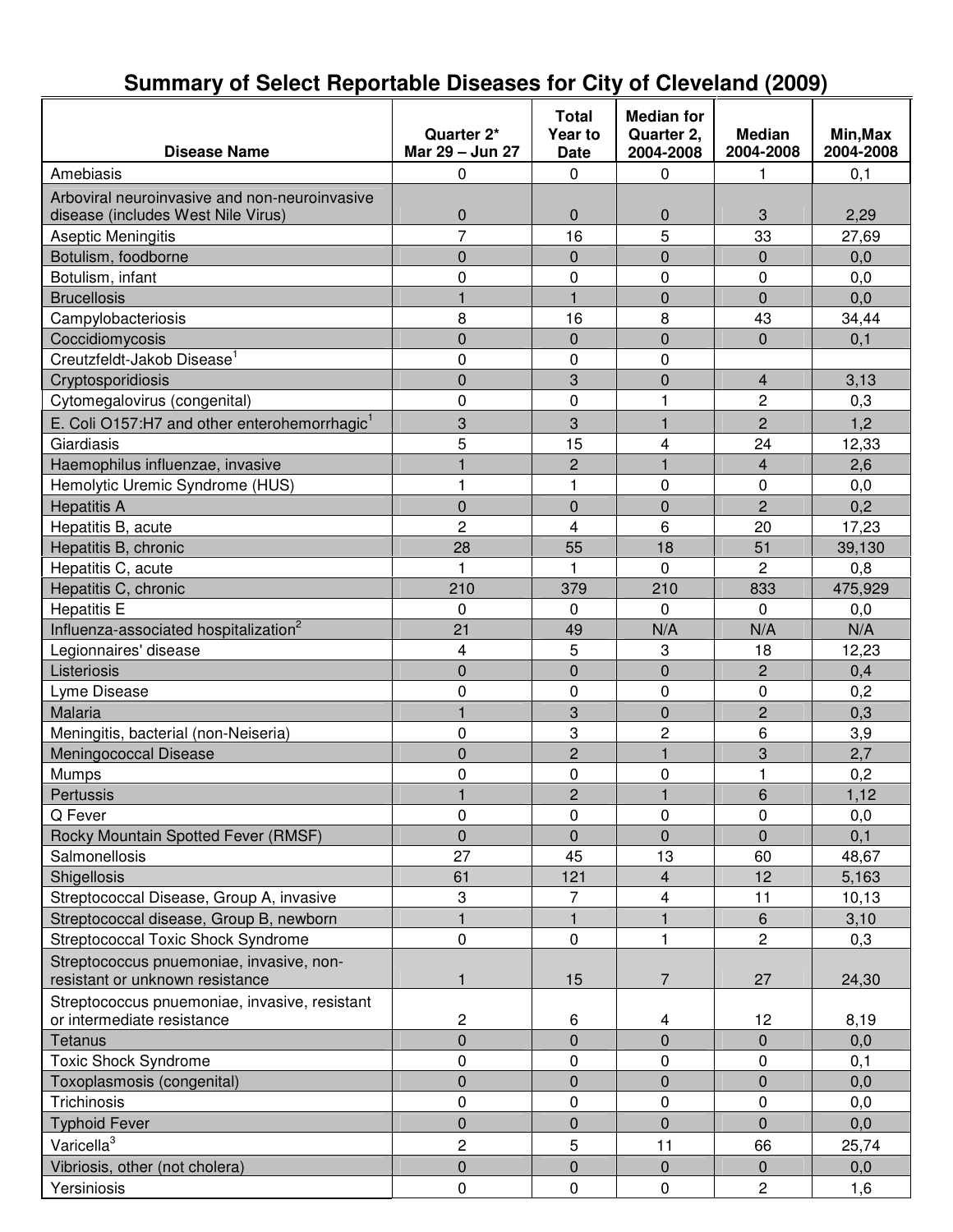# **Summary of Select Reportable Diseases for city of Shaker Heights (2009)**

| <b>Disease Name</b>                                      | Quarter 2*<br>Mar 29 - Jun 27 | Total<br>Year to<br><b>Date</b> | <b>Median for</b><br>Quarter 2,<br>2004-2008 | <b>Median</b><br>2004-2008 | Min, Max<br>2004-2008 |
|----------------------------------------------------------|-------------------------------|---------------------------------|----------------------------------------------|----------------------------|-----------------------|
|                                                          |                               |                                 |                                              |                            |                       |
| Amebiasis                                                | 0                             | 0                               | $\mathbf 0$                                  | 0                          | 0,0                   |
| Arboviral neuroinvasive and non-neuroinvasive            |                               |                                 |                                              |                            |                       |
| disease (includes West Nile Virus)                       | $\mathbf 0$                   | 0                               | 0                                            | $\pmb{0}$                  | 0,0                   |
| <b>Aseptic Meningitis</b>                                |                               | 1                               | 0                                            | 0                          | 0, 1                  |
| Botulism, foodborne                                      | $\overline{0}$                | 0                               | 0                                            | $\mathbf 0$                | 0,0                   |
| Botulism, infant                                         | $\mathbf 0$                   | 0                               | 0                                            | 0                          | 0,0                   |
| <b>Brucellosis</b>                                       | $\overline{0}$                | $\overline{0}$                  | $\overline{0}$                               | $\mathbf 0$                | 0,0                   |
| Campylobacteriosis                                       |                               | 1                               | 1                                            | 6                          | 2,8                   |
| Coccidiomycosis                                          | $\overline{0}$                | 0                               | $\overline{0}$                               | $\overline{0}$             | 0,0                   |
| Creutzfeldt-Jakob Disease <sup>1</sup>                   | $\mathbf 0$                   | 0                               | 0                                            | 0                          | 0,0                   |
| Cryptosporidiosis                                        | $\overline{0}$                | 0                               | 0                                            | $\mathbf 0$                | 0,0                   |
| Cytomegalovirus (congenital)                             | $\mathbf 0$                   | 0                               | 0                                            | 0                          | 0,0                   |
| E. Coli O157:H7 and other enterohemorrhagic <sup>1</sup> | $\overline{0}$                | 0                               | 0                                            | 1                          | 0,1                   |
| Giardiasis                                               | 0                             | 0                               | 1                                            | 4                          | 3,7                   |
| Haemophilus influenzae, invasive                         | $\overline{0}$                | $\overline{0}$                  | $\overline{0}$                               | $\mathbf 0$                | 0,1                   |
| Hemolytic Uremic Syndrome (HUS)                          | $\mathbf 0$                   | 0                               | 0                                            | 0                          | 0,0                   |
| <b>Hepatitis A</b>                                       | $\mathbf 0$                   | 0                               | 0                                            | $\mathbf 0$                | 0,3                   |
| Hepatitis B, acute                                       | 0                             | 0                               | 0                                            | 0                          | 0,0                   |
| Hepatitis B, chronic                                     | $\overline{2}$                | $\overline{2}$                  | $\overline{0}$                               | $\mathbf{1}$               | 0,10                  |
| Hepatitis C, acute                                       | $\mathbf 0$                   | 0                               | 0                                            | 0                          | 0,0                   |
| Hepatitis C, chronic                                     | 4                             | $\overline{7}$                  | $\overline{2}$                               | 14                         | 6,20                  |
| <b>Hepatitis E</b>                                       | $\mathbf 0$                   | 0                               | 0                                            | $\Omega$                   | 0,0                   |
| Influenza-associated hospitalization <sup>2</sup>        | $\overline{0}$                | 0                               | N/A                                          | N/A                        | N/A                   |
| Legionnaires' disease                                    | $\mathbf 0$                   | 0                               | 0                                            | 0                          | 0,2                   |
| Listeriosis                                              | $\overline{0}$                | $\overline{0}$                  | 0                                            | $\mathbf 0$                | 0,1                   |
| Lyme Disease                                             | 0                             | 1                               | 0                                            | 0                          | 0,1                   |
| Malaria                                                  | $\overline{0}$                | 0                               | $\overline{0}$                               | $\mathbf 0$                | 0,1                   |
| Meningitis, bacterial (non-Neiseria)                     | 0                             | 0                               | 0                                            | 0                          | 0,0                   |
| Meningococcal Disease                                    | $\overline{0}$                | 0                               | 0                                            | $\mathbf 0$                | 0,0                   |
| Mumps                                                    | $\mathbf 0$                   | 0                               | 0                                            | 0                          | 0,0                   |
| Pertussis                                                | $\overline{0}$                | $\overline{0}$                  | $\overline{0}$                               | $\pmb{0}$                  | 0,1                   |
| Q Fever                                                  | 0                             | 0                               | 0                                            | $\Omega$                   | 0,0                   |
| Rocky Mountain Spotted Fever (RMSF)                      | $\pmb{0}$                     | 0                               | 0                                            | 0                          | 0,0                   |
| Salmonellosis                                            | $\mathbf 0$                   | 1                               | 0                                            | 5                          | 1,8                   |
| Shigellosis                                              | $\overline{c}$                | 4                               | $\overline{0}$                               |                            | 0,4                   |
| Streptococcal Disease, Group A, invasive                 | 0                             | 0                               | $\pmb{0}$                                    | 1                          | 0,1                   |
| Streptococcal disease, Group B, newborn                  | $\pmb{0}$                     |                                 | 0                                            | $\mathbf 0$                | 0,1                   |
| <b>Streptococcal Toxic Shock Syndrome</b>                | 0                             | 0                               | 0                                            | 0                          | 0,0                   |
| Streptococcus pnuemoniae, invasive, non-                 |                               |                                 |                                              |                            |                       |
| resistant or unknown resistance                          | $\pmb{0}$                     | $\overline{2}$                  | 0                                            | $\mathbf{1}$               | 0,3                   |
| Streptococcus pnuemoniae, invasive, resistant            |                               |                                 |                                              |                            |                       |
| or intermediate resistance                               | 0                             | 0                               | 0                                            | 1                          | 0,2                   |
| Tetanus                                                  | 0                             | 0                               | 0                                            | 0                          | 0,0                   |
| <b>Toxic Shock Syndrome</b>                              | $\mathbf 0$                   | 0                               | 0                                            | 0                          | 0,0                   |
| Toxoplasmosis (congenital)                               | $\overline{0}$                | 0                               | 0                                            | $\mathbf 0$                | 0,0                   |
| Trichinosis                                              | 0                             | 0                               | 0                                            | 0                          | 0,0                   |
| <b>Typhoid Fever</b>                                     | $\overline{0}$                | 0                               | 0                                            | $\mathbf 0$                | 0,0                   |
| Varicella <sup>3</sup>                                   | 0                             | 0                               | 0                                            | 1                          | 0,3                   |
| Vibriosis, other (not cholera)                           | $\mathbf 0$                   | 0                               | 0                                            | $\mathbf 0$                | 0,0                   |
| Yersiniosis                                              | 0                             | 0                               | $\mathbf 0$                                  | 0                          | 0,1                   |